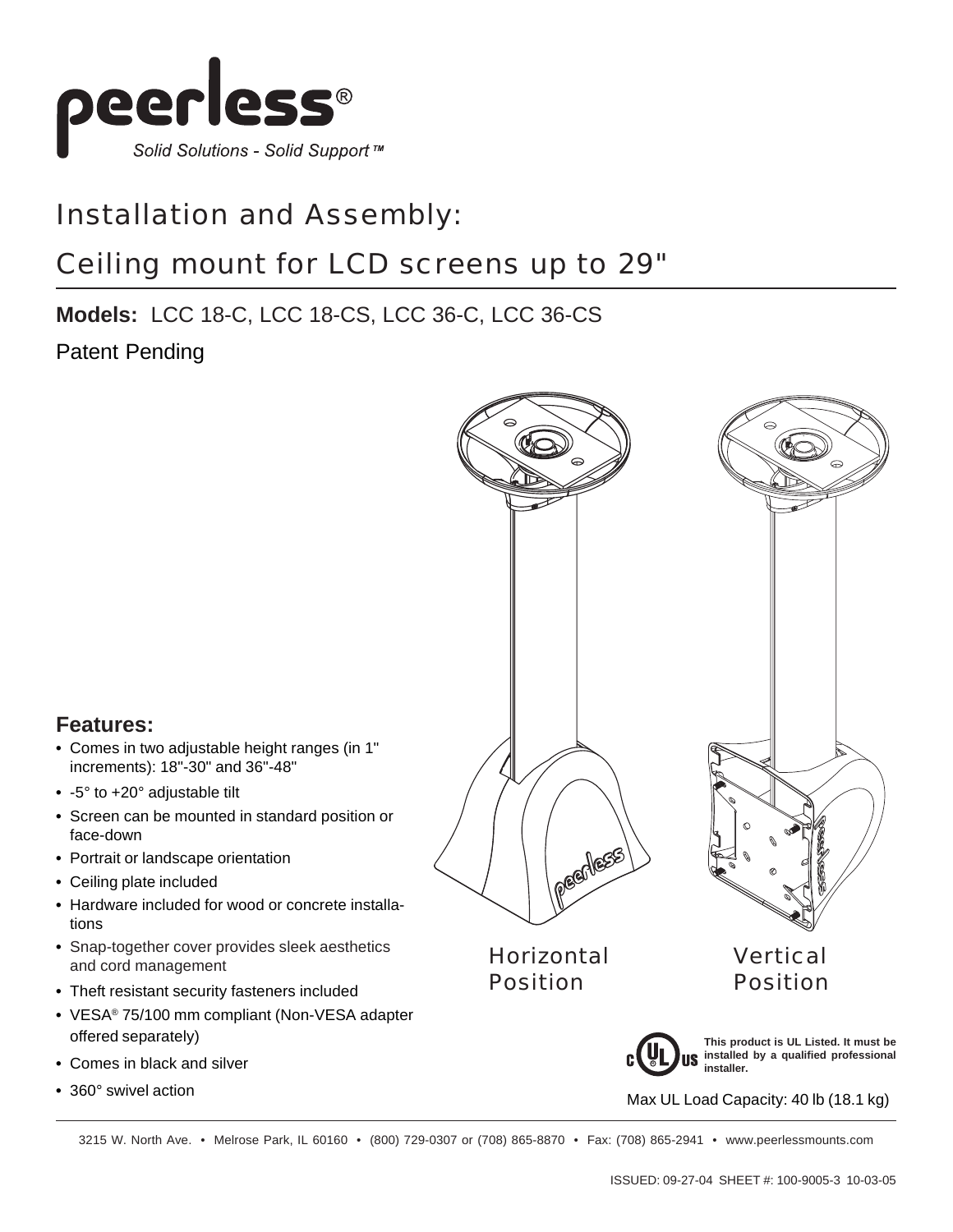**Note:** Read entire instruction sheet before you start installation and assembly.

# **WARNING**

- Do not begin to install your Peerless product until you have read and understood the instructions and warnings contained in this Installation Sheet. If you have any questions regarding any of the instructions or warnings, please call Peerless customer care at 1-800-729-0307.
- This product should only be installed by a qualified professional.
- Make sure that the ceiling will safely support the combined load of the equipment and all attached hardware and components.
- Never exceed the Maximum UL Load Capacity of 40 lb (18.1 kg).
- If mounting to wood ceiling joists, make sure that mounting screws are anchored into the center of the joists. Use of an "edge to edge" stud finder is highly recommended.
- Always use an assistant or mechanical lifting equipment to safely lift and position equipment.
- Tighten screws firmly, but do not overtighten. Overtightening can damage the items, greatly reducing their holding power.

#### **Accessories**

- **•** Lightweight Adjustable Suspended Ceiling Kit (CMJ 500)
- **•** Lightweight Suspended Ceiling Kit (CMJ 455)
- **•** Accessory Pack for CMJ 455 (ACC 455)
- **•** Lightweight Cathedral Ceiling Plate (ACC 912)
- **•** Unistrut or Structural Ceiling Plates (CMJ 300, CMJ 310)
- **•** Anti-Vibration Ceiling Plates (ACC 845)
- **•** I-Beam Clamps (ACC 558, ACC 559)
- **•** Truss Ceiling Adapter (ACC 557)
- **•** Unistrut Adapter (ACC 550)

#### **Tools Needed for Assembly**

- **•** stud finder ("edge to edge" stud finder is recommended)
- **•** phillips screwdriver
- **•** drill with 1/4", 3/8", 5/32", and #46 drill bits
- **Table of Contents**
- **•** 3/4" Pipe Reducer (ACC 913)
- **•** Fixed Length 1 1/2" Extension Columns (EXT models)
- **•** Adjustable Length 1 1/2" Extension Columns (ADJ models)
- **•** Extension Column Stabilizer Kit (ACC 050)
- **•** Extension Column Connector (ACC 109)
- **•** 1/2" Threaded Rod (ACC 820)
- **•** Threaded Rod Adapter (ACC 810)
- **•** Non-VESA® Adapter Plates (LC models)
- **•** handsaw
- **•** carpenter's knife

|  | For customer care call (800) 729-0307 or 2 cases and 3 cases and security is a series of 2 to 2006 2 10.03.05 |
|--|---------------------------------------------------------------------------------------------------------------|

Parts List .............................................................................................................................................................................. 3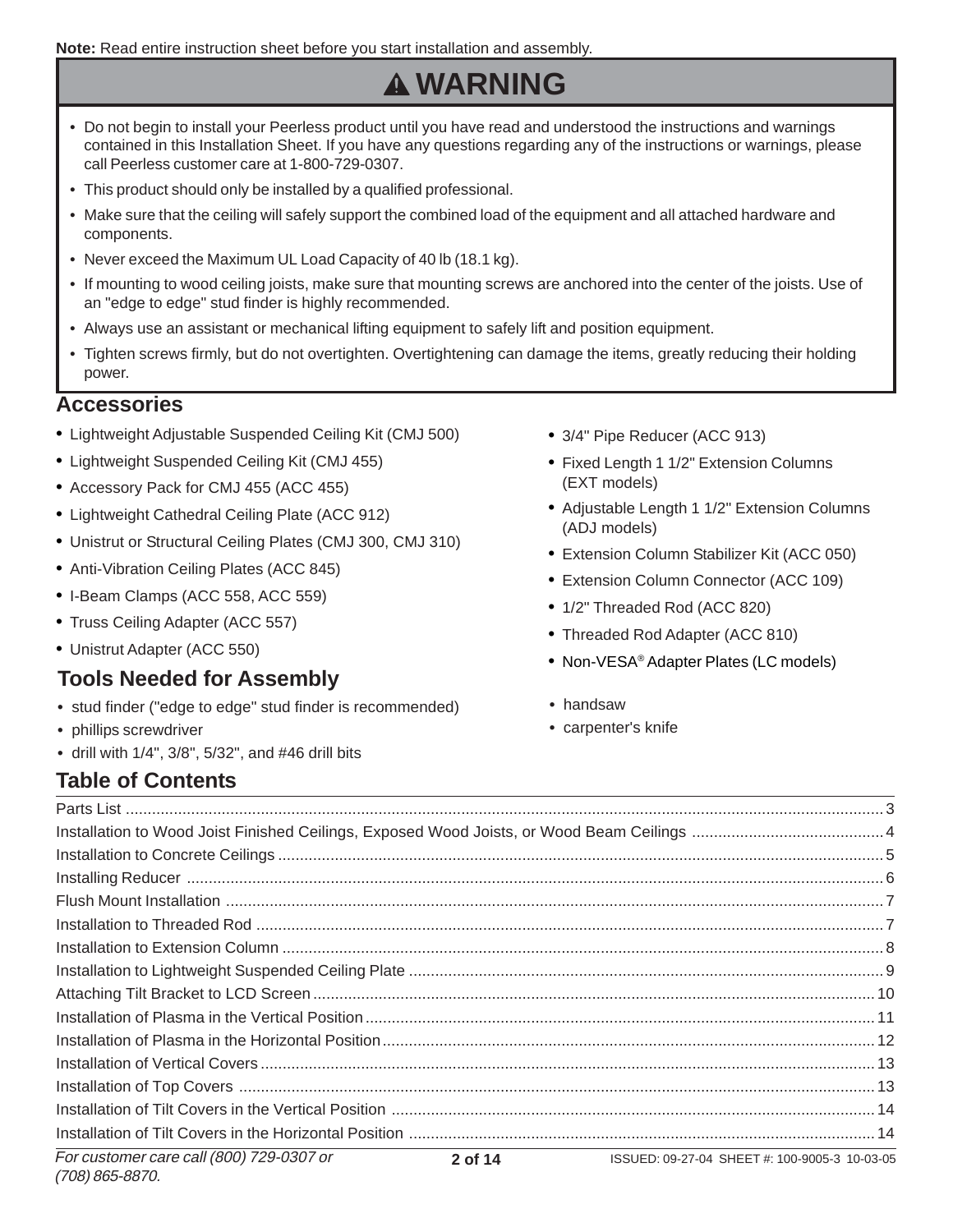| <b>Parts List</b> |                                                  |                |                 |                  |                 |                  |  |
|-------------------|--------------------------------------------------|----------------|-----------------|------------------|-----------------|------------------|--|
|                   |                                                  |                | <b>LCC 18-C</b> | <b>LCC 18-CS</b> | <b>LCC 36-C</b> | <b>LCC 36-CS</b> |  |
|                   | <b>Description</b>                               | Qtv.           | Part#           | Part#            | Part#           | Part#            |  |
| A                 | tube assembly                                    | 1              | 055-1520        | 055-4520         | 055-1521        | 055-4521         |  |
| B                 | ceiling plate                                    | $\mathbf{1}$   | 580-1042        | 580-4042         | 580-1042        | 580-4042         |  |
| C                 | tilt bracket                                     | 1              | 055-1551        | 055-4551         | 055-1551        | 055-4551         |  |
| D                 | reducer                                          | $\mathbf{1}$   | 580-1009        | 580-4009         | 580-1009        | 580-4009         |  |
| Е                 | #14 $\times$ 2.5" wood screw                     | 2              | 5S1-015-C03     | 5S1-015-C04      | 5S1-015-C03     | 5S1-015-C04      |  |
| F                 | M5 x 12 mm socket pin screw                      | 4              | 520-1064        | 520-2064         | 520-1064        | 520-2064         |  |
| G                 | 4 mm security allen wrench                       |                | 560-9646        | 560-9646         | 560-9646        | 560-9646         |  |
| H                 | Alligator® concrete anchor                       | $\overline{2}$ | 590-0097        | 590-0097         | 590-0097        | 590-0097         |  |
|                   | 10-32 x 3/8" socket set screw                    | 1              | 520-1127        | 500-2018         | 520-1127        | 500-2018         |  |
| J                 | hex wrench                                       | $\mathbf{1}$   | 560-1034        | 560-1034         | 560-1034        | 560-1034         |  |
| Κ                 | M4 x 10 mm socket pin screw                      | 4              | 520-1060        | 520-2060         | 520-1060        | 520-2060         |  |
| L                 | M4 x 12 mm serrated washer head socket pin screw | $\overline{4}$ | 510-1079        | 510-2079         | 510-1079        | 510-2079         |  |
| M                 | $\overline{M4}$ x 20 mm socket pin screw         | 4              | 520-1061        | 520-2163         | 520-1061        | 520-2163         |  |
| N                 | #10-32 x 3/16" slotted set screw                 | $\mathbf{1}$   | 520-1187        | 520-2187         | 520-1187        | 520-2187         |  |
| O                 | retaining spacer                                 | 4              | 590-5005        | 590-5003         | 590-5005        | 590-5003         |  |
| P                 | M5 x 10 mm socket pin F-type screw               | 1              | 520-1164        | 520-2031         | 520-1164        | 520-2031         |  |
| Q                 | vertical cover                                   | $\overline{2}$ | 590-1183        | 590-4183         | 590-1184        | 590-4184         |  |
| R.                | top cover                                        | $\overline{2}$ | 590-1185        | 590-4185         | 590-1185        | 590-4185         |  |
| S                 | tilting cover                                    | 2              | 590-1186        | 590-4186         | 590-1186        | 590-4186         |  |
| T                 | #4-24 x 3/8" flat head phillips screw            | 3              | 560-1715        | 560-4715         | 560-1715        | 560-4715         |  |
| U                 | cable tie                                        | 3              | 590-1168        | 590-1168         | 590-1168        | 590-1168         |  |
| $\mathbf{V}$      | super glue                                       | $\mathbf{1}$   | 600-0017        | 600-0017         | 600-0017        | 600-0017         |  |
| W                 | alcohol pad (not shown)                          | 1              | 600-0018        | 600-0018         | 600-0018        | 600-0018         |  |

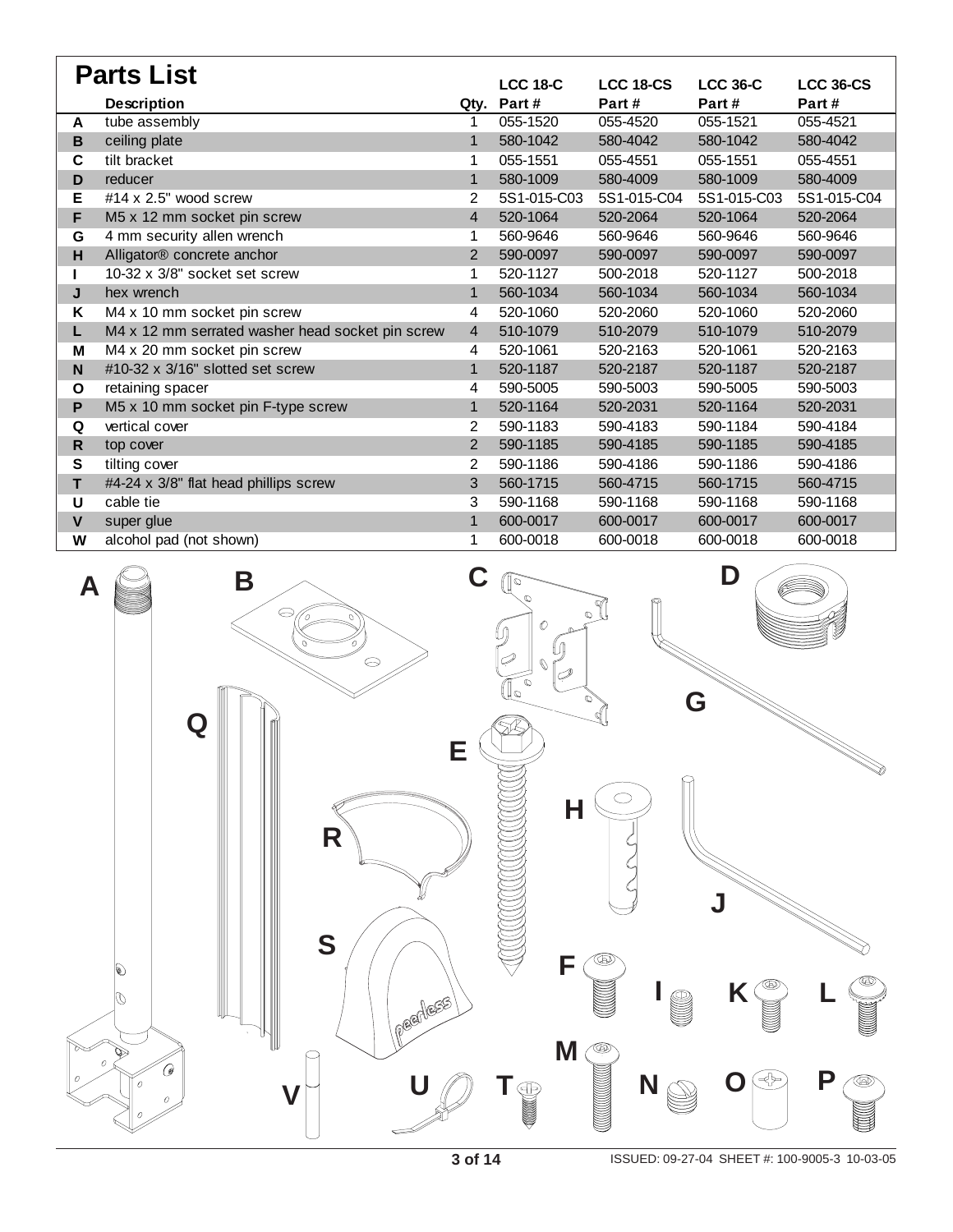#### Installation to Wood Joist Finished Ceilings, Exposed Wood Joists, or Wood Beam Ceilings

Drill two 5/32" (4 mm) dia. holes to a minimum depth of 2.5" (64 mm). Attach ceiling plate (**B**) with two #14 x 2.5" (6 mm x 65 mm) wood screws (**E**) as shown using 3/8" (10 mm) socket wrench. Tighten wood screws (**E**) so ceiling plate (**B**) is firmly attached.

# **WARNING**

- Tighten wood screws so that ceiling plate is firmly attached, but do not overtighten. Overtightening can damage the screws, greatly reducing their holding power.
- Never tighten in excess of 80 in lb (9 N.M.).
- Make sure that mounting screws are anchored into the center of the joist. The use of an "edge to edge" stud finder is highly recommended.

Skip to step 2 on page 6.

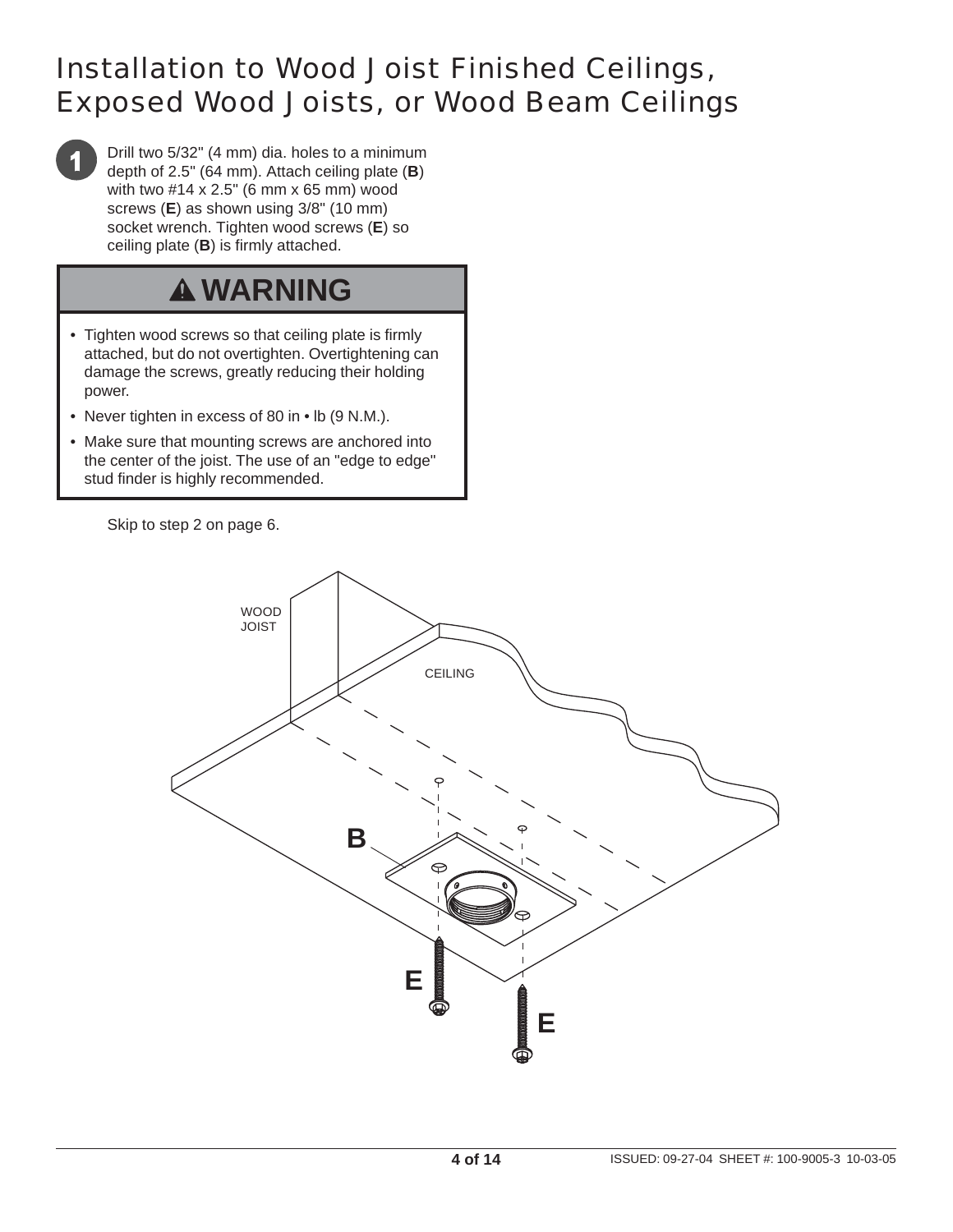# Installation to Concrete Ceilings



Drill two 1/4" (6 mm) dia. holes to a minimum depth of 2.5" (64 mm). Attach ceiling plate (**B**) using two concrete anchors (**H**) and #14 x 2.5" wood screws (**E**) as shown in **Illustration A** and **1**, **2**, and **3** (below). Tighten all fasteners.

# **WARNING**

- Tighten wood screws firmly, but do not overtighten. Overtightening can damage the bolt, greatly reducing its holding power.
- Never tighten in excess of 80 in lb (9 N.M.).

# **WARNING**

• Concrete anchors are **not** intended for attachment to concrete wall covered with a layer of plaster, drywall, or other finishing material. If mounting to concrete wall covered with plaster/drywall is unavoidable, plaster/drywall (up to 5/8" thick) must be counterbored as shown below. If plaster/drywall is thicker than 5/8", custom fasteners must be supplied by installer.





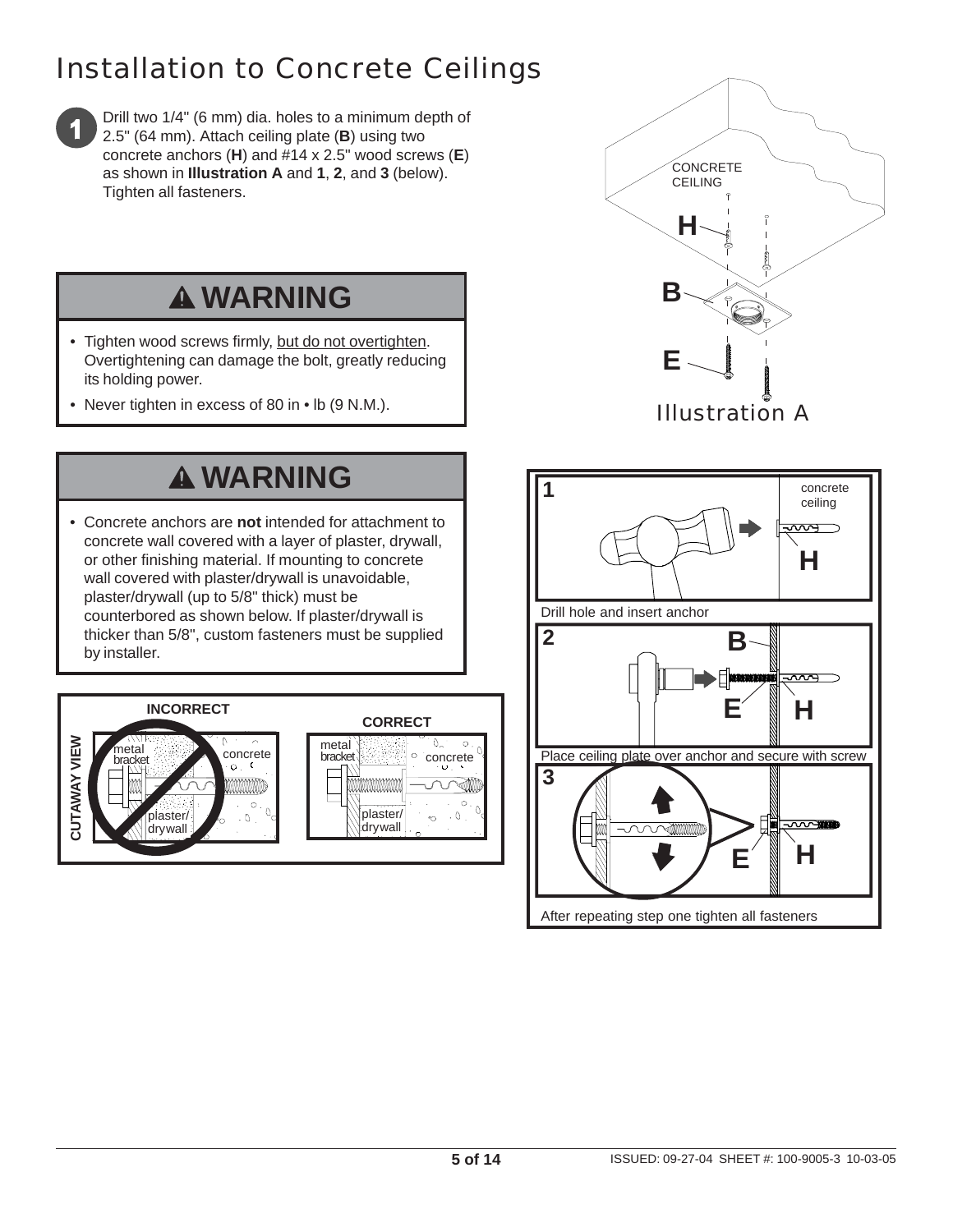### Installing Reducer



Thread reducer (**D**) onto tube assembly (**A**) until tight. Insert set screw (**I**) into reducer as shown in figure 2-1. Tighten screw using hex wrench (**J**). **Note**: Set screw (**I**) is used to jam against the threads of tube assembly to prevent any excess movement.

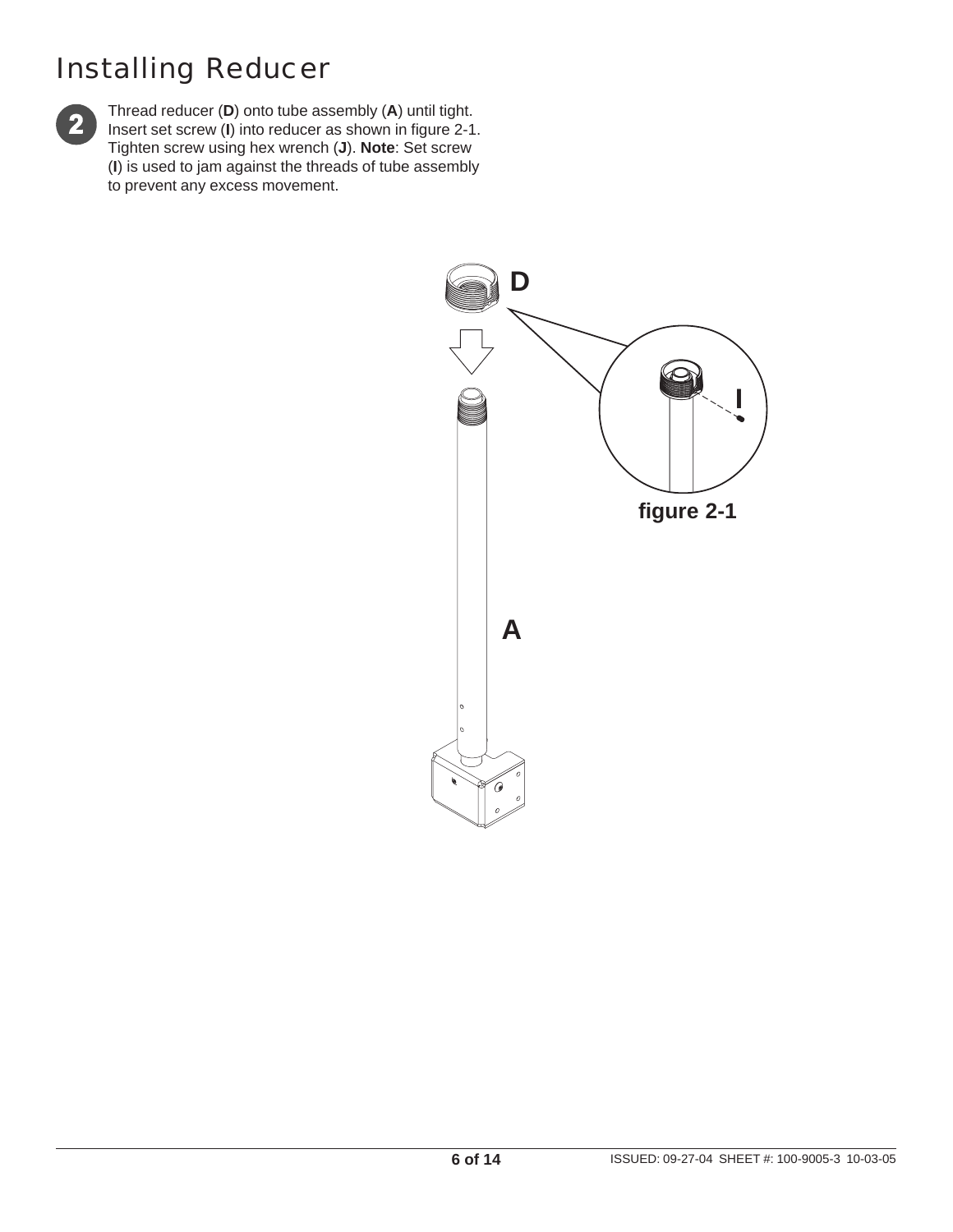# Flush Mount Installation

Screw reducer (**D**) into ceiling plate (**B**) until notch in reducer is aligned with one of the four holes in ceiling plate and set screw (**I**) is at least partially covered by ceiling plate as shown in figure 3-1. Secure reducer with one M5 x 10 mm F-type socket pin screw (**P**) using security allen wrench (**G**) as shown in figure 3-2. **Note**: Slotted set screw (**N**) is used to jam against the threads of the reducer to prevent any excess movement of the tube assembly (**A**). Do not overtighten screw; overtightening screw will damage threads making it difficult to separate the products.

Skip to step 4 on page 10.



#### Installation to Threaded Rod

Accessory ACC 810, threaded rod adapter, is required. Not UL Listed.

> Screw threaded rod adapter (**ACC 810**) into extension column connector (**ACC 109**). Align slot in threaded rod adapter with one of the top holes in extension column connector. Insert and tighten one #10-32 x 3/ 8" socket pin screw provided with extension column connector through extension column connector into slot on threaded rod adapter using 4 mm security allen wrench (**G**). See figure 3-3.

Align slot in reducer (**D**) to one of the bottom holes in extension column connector. Insert and tighten one #10-32 x 3/8" socket pin screw provided with extension column connector through extension column connector into slot in reducer. See figure 3-4.

**Note**: Slotted set screws provided with extension column connector are used to jam against the threads of each connecting joint to prevent any excess movement. Do not overtighten screws; overtightening screws will damage threads making it difficult to separate the products.

Skip to step 4 on page 10.

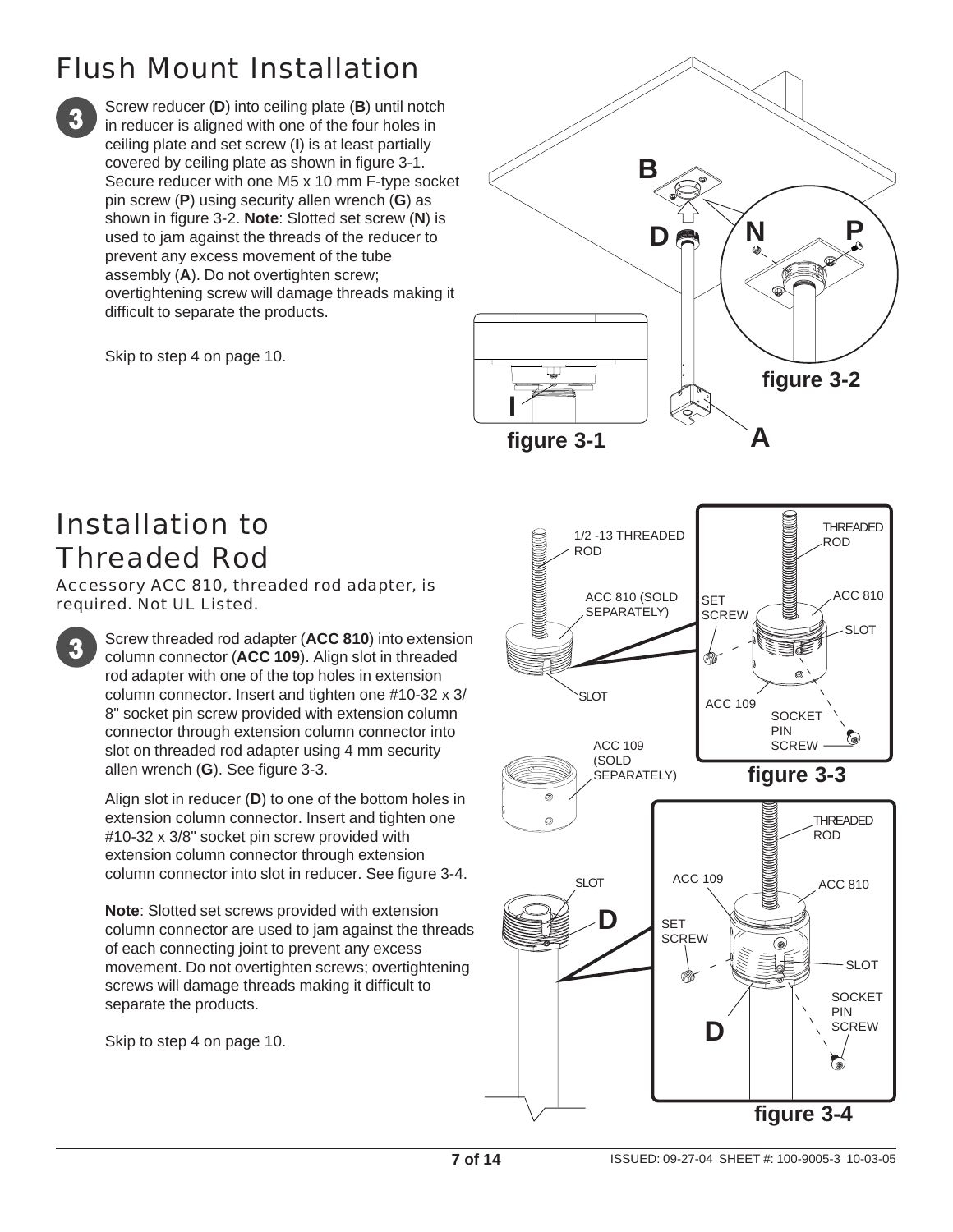# Installation to Extension Column



Screw extension column (**EXT or ADJ Series**) to ceiling plate (**B**). Align the notch with one of the four holes in the ceiling plate and secure extension column with a M5 x 10 mm socket pin screw (**P**) using security allen wrench (**G**). See figure 3-5.

**Note**: Slotted set screw (**N**) is used to jam against the threads of the reducer to prevent any excess movement of the extension column. Do not overtighten screw; overtightening screw will damage threads making it difficult to separate the products.

Screw extension column connector (**ACC 109**) to extension column. Align slot in extension column with one of the top holes in extension column connector. Insert and tighten one #10-32 x 3/8" socket pin screw provided with projector through extension column connector into slot on extension column using security allen wrench (**G**). See figure 3-6.

Screw reducer (**D**) to extension column connector. Align reducer to one of the bottom holes in extension column connector. Insert and tighten one #10-32 x 3/8" socket pin screw provided with connector through extension column connector into slot in reducer using security allen wrench (**G**). See figure 3-7.

**Note**: Slotted set screws provided with extension column connector are used to jam against the threads of each connecting joint to prevent any excess movement. Do not overtighten screws; overtightening screws will damage threads making it difficult to separate the products.

Skip to step 4 on page 10.



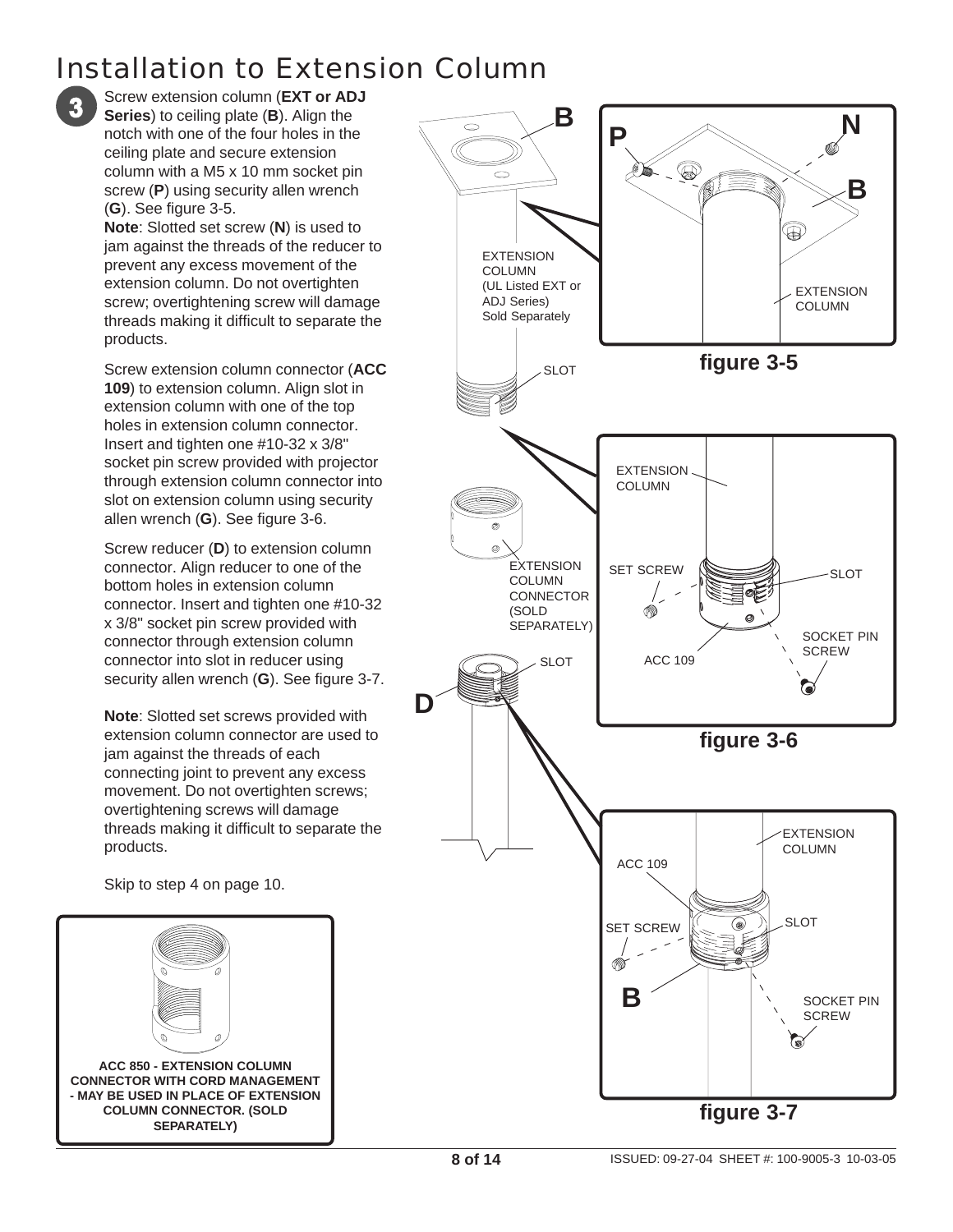#### Installation to Lightweight Suspended Ceiling Plate

Refer to instruction sheet for lightweight suspended ceiling plate (**CMJ 455**) for attachment of ceiling plate to ceiling.

Screw extension column (**EXT or ADJ Series**) to retaining collar in ceiling tray. Align the notch with one of the four holes in retaining collar and secure extension column with one M5 x 10 mm socket pin screw (**P**) using security allen wrench (**G**). See figure 3-8. **Note**: Slotted set screw (**N**) is used to jam against the threads of the reducer to prevent any excess movement of the extension column. Do not overtighten screw; overtightening screw will damage threads making it difficult to separate the products.

Screw extension column connector to extension column. Align slot in extension column with one of the top holes in extension column connector. Insert and tighten one 10-32 x 3/8 socket pin screw provided with connector through extension column connector into slot on extension column using security allen wrench. See figure 3-9.

Screw reducer (**D**) to extension column connector. Align slot in reducer to one of the bottom holes in extension column connector. Insert and tighten one 10-32 x 3/8 socket pin screw provided with connector through extension column connector into slot in reducer using security allen wrench. See figure 3-10.

**Note**: Slotted set screws provided with extension column connector are used to jam against the threads of each connecting joint to prevent any excess movement. Do not overtighten screws; overtightening screws will damage threads making it difficult to separate the products.



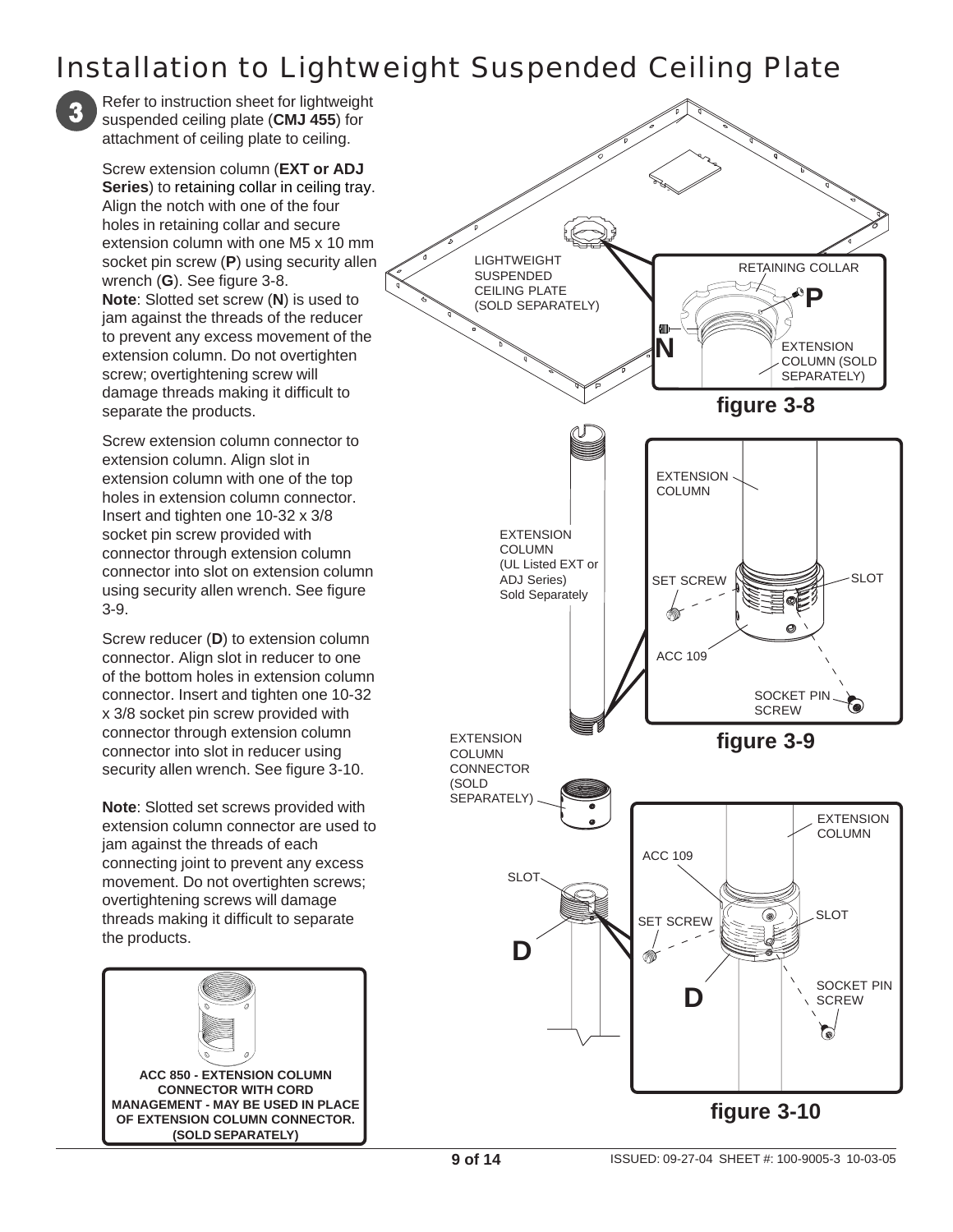# Attaching Tilt Bracket to LCD Screen



**Note**: This product is designed to accommodate screens with VESA® compliant hole patterns. For safe mounting, please make sure that mounting screws turn at least three complete turns in the screen inserts.

#### **FOR VESA 75 MOUNTING PATTERN:**

1) Choose hole pattern indicated below. 2) Attach tilt bracket (**C**) to back of screen using four M4 x 10 mm screws (**K**) as indicated below. 3) If hole pattern is in a pocket, attach tilt bracket to back of screen using four M4 x 20 mm screws (**M**) and four retaining spacers (**O**) as indicated below. Tighten all security screws with security allen wrench (**G**).



#### **FOR VESA 100 MOUNTING PATTERN:**

1) Choose hole pattern indicated below. 2) Attach tilt bracket (**C**) to back of screen using four M4 x 10 mm screws (**K**) as indicated below. Tighten all security screws with security allen wrench (**G**).

**Note**: If installing LCD screen model Sharp® LC-13E1U, LC-15E1U, LC-20E1U, or if you don't get three complete turns in the screen inserts, use four M4 x 12 mm screws (**L**) instead of four M4 x 10 mm screws (**K**).

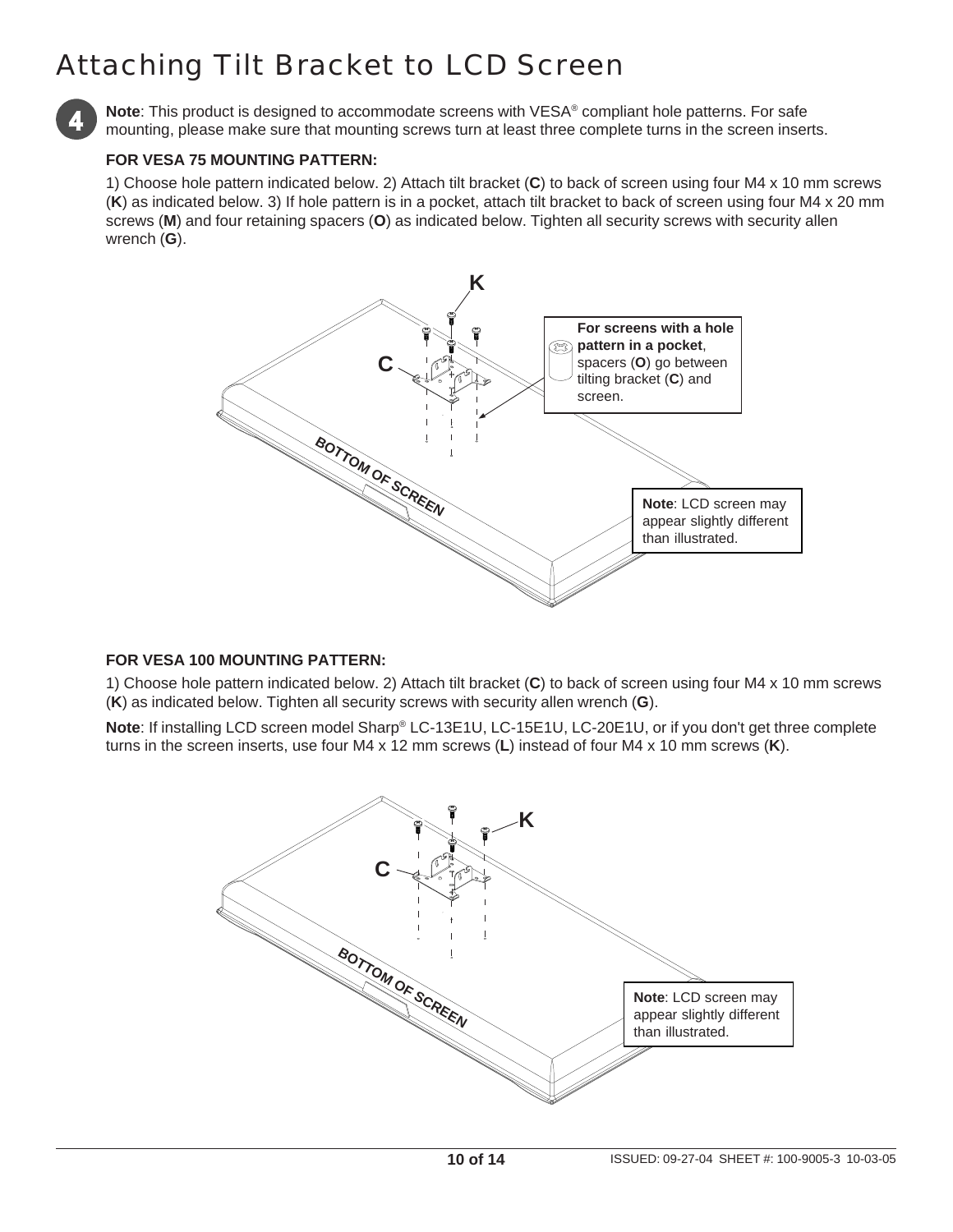#### Installation of Screen in the Vertical Position



Insert two M5 x 12 mm screws (**F**) into column bracket of tube assembly (**A**) (see figure 5-1). Leave approximately 3/16" of thread exposed (see figure 5.2).



Hook tilt bracket (**C**) onto column bracket (see figure 6-1). Secure with two M5 screws (**F**) (see figure 6-2). Adjust tilt (20° forward and 5° back) and swivel to desired position. Tighten all screws using security allen wrench (**G**). **Note**: Cable ties (**U**) are provided for optional cord management.

### **WARNING**

• Always use an assistant or mechanical lifting equipment to safely lift and position the LCD screen.



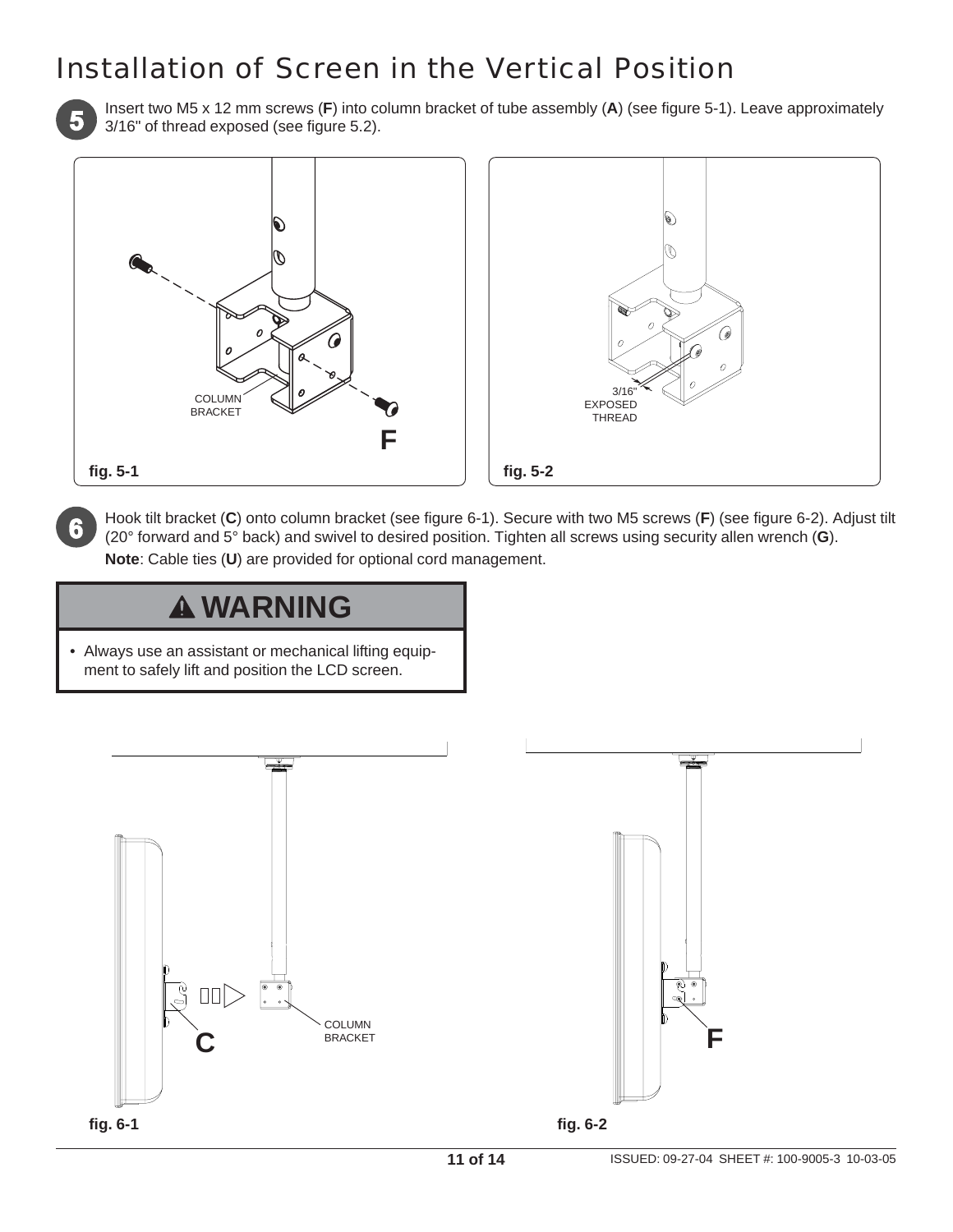#### Installation of Screen in the Horizontal Position



Insert two M5 x 12 mm screws (**F**) into column bracket of tube assembly (**A**) (see figure 5-1). Leave approximately 3/16" of thread exposed (see figure 5-2).



Hook tilt bracket (**C**) onto column bracket (see figure 6-1). Secure with two M5 screws (**F**) (see figure 6-2). Adjust tilt (20° forward and 5° back) and swivel to desired position. Tighten all screws using security allen wrench (**G**). **Note**: Cable ties (**U**) are provided for optional cord management.

#### **WARNING**

• Always use an assistant or mechanical lifting equipment to safely lift and position the LCD screen.





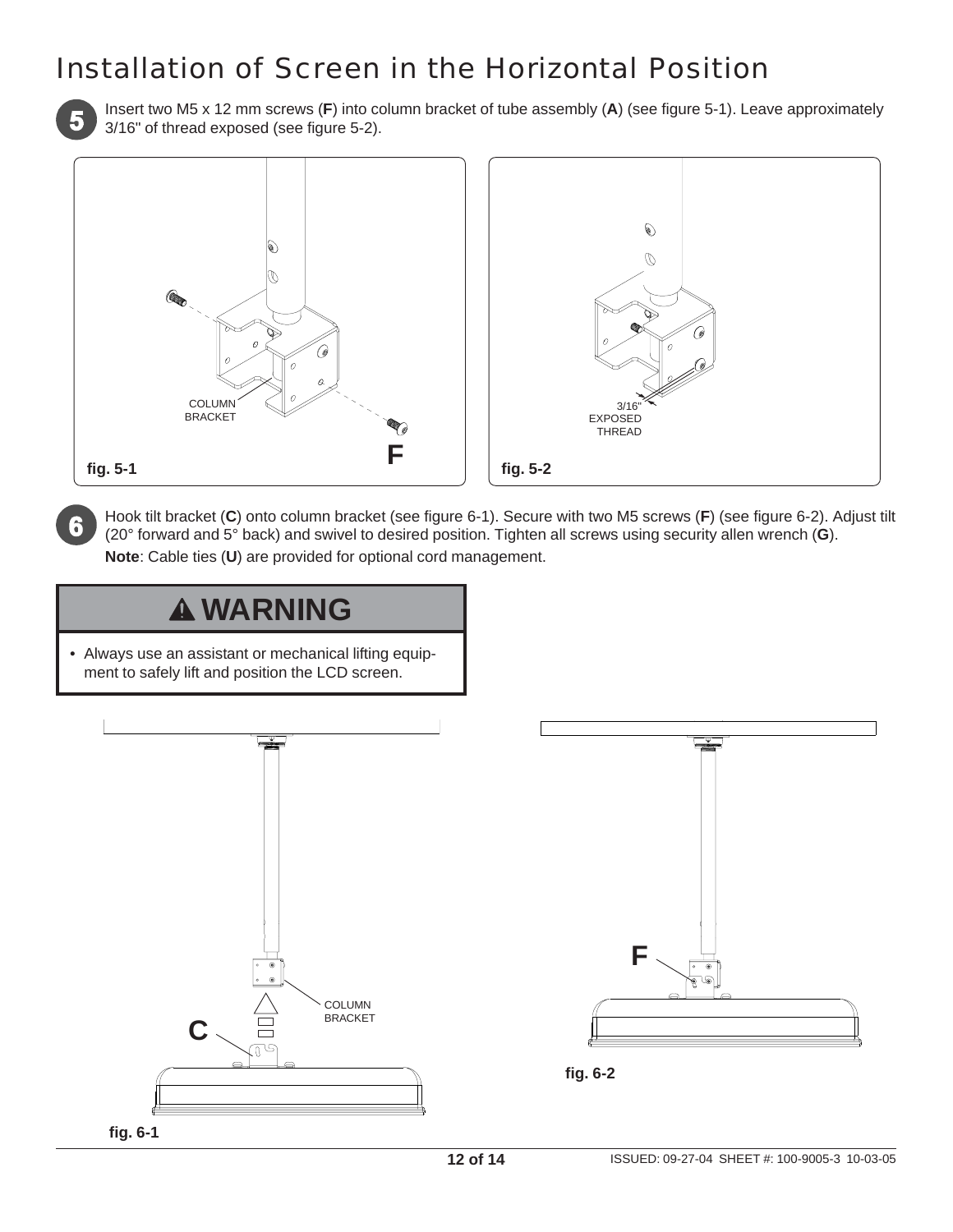#### Installation of Vertical Covers



Route cords through side channels of one vertical cover (**Q**). Snap two vertical covers together on tube assembly (**A**) so that they are perpendicular to tilt bracket (**C**). If necessary, use a handsaw to cut vertical covers to match the length of tube assembly.



#### Installation of Top Covers

Snap two top covers (**R**) together flush with finished ceiling. Use holes in top covers to mark vertical covers (**Q**). Using a #46 (approx. .0810") drill bit, drill holes in vertical covers. (**Note**: It may be necessary to remove vertical covers before drilling holes to avoid damaging cables.) Remove top covers (**R**). Use glue (**V**) on the inside edge of one of the two top covers (**R**) so that the two sides will stick together when they are connected. Secure top covers to vertical covers using two #4-24 x 3/8" flat head phillips screws (**T**) as shown in figure 8-1.

**Note**: One extra flat head phillips screw (**T**) has been provided.

**Note**: Alcohol pad (**W**) may be used for clean up of glue.